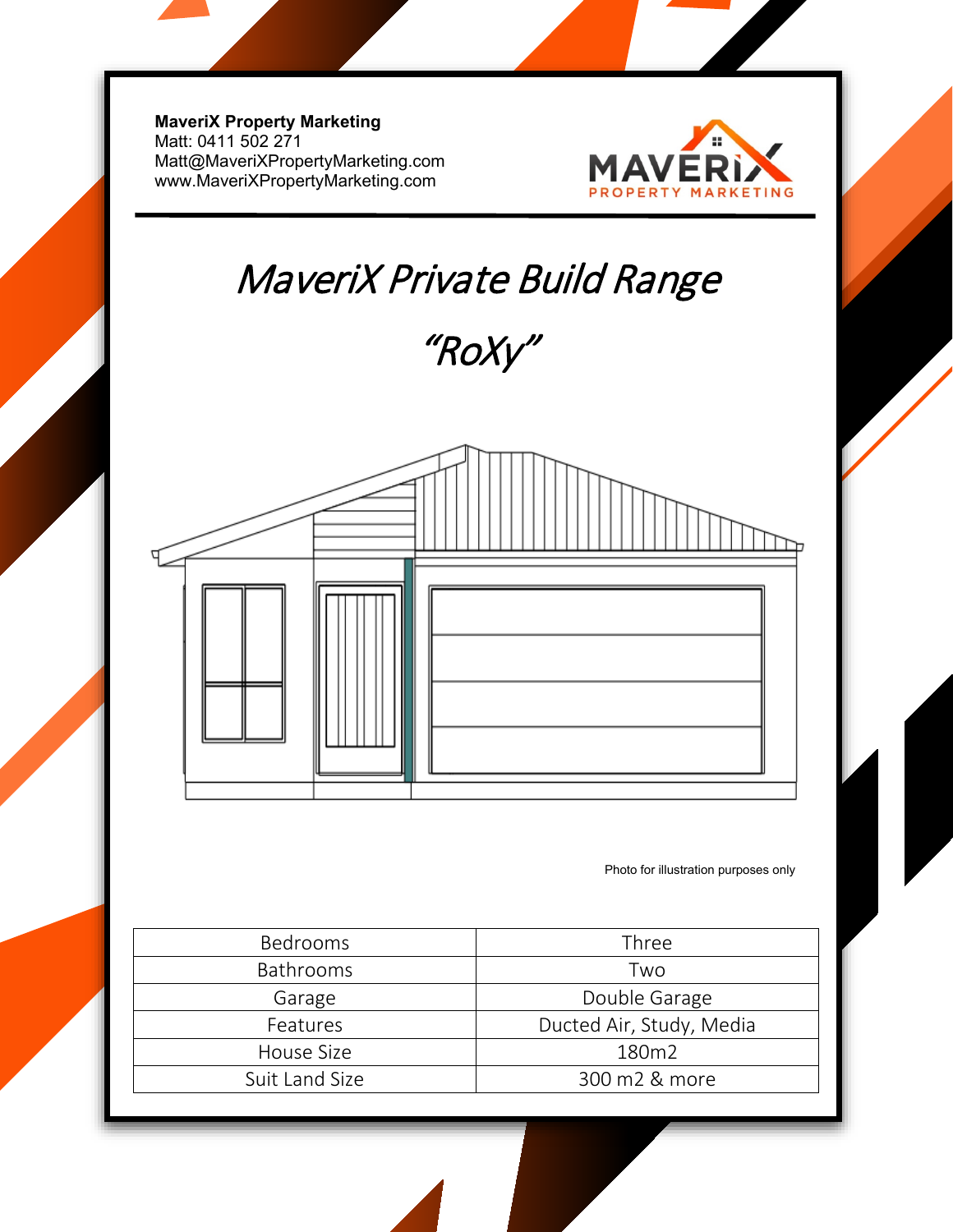## Appraisal Summary:

l

Customizable yet complete. 100% finished and ready to move in; the  $RoXy$ floor plan is cleverly designed to fit three bedrooms and a media room onto blocks with 10m frontage.

Three bedrooms with a small study to the front, main bedroom with built-in wardrobe and ensuite, built-in wardrobes to bedrooms two and three, with mirror sliding access doors.

2550mm (8 foot 6 inch) high ceilings throughout. Centrally located media room with swing access door.

Very impressive kitchen with stone benchtops, 'soft-close' cabinetry, wall oven with microwave space above, dishwasher, walk-in pantry, twin rubbish bins in cupboard, water connection to fridge recess, several wide drawers and breakfast bar.

Flyscreens to all windows and glass sliding doors, ducted air-conditioning throughout, separate laundry, double garage, concrete side boundary footpath, fully turfed and landscaped front and back gardens, fully fenced with side access gate; ready to move in.

The  $\textit{ROXy}$  package is built by a local, hands-on builder who ensures a highquality construction and efficient build times.

*Note: The MaveriX Property Marketing Private Built Range are designed to offer fully finished, ready to move in packages to those who have sourced or are in the process of sourcing their own land. These packages have been previously built by private, local builders who maintain their copyright for all plans and specifications. While inclusions can be customised and floor plans altered to suit your block, aspect, dimensions, budget or needs, these packages are designed to be purchased 'as is' and are quoted accordingly.* 

*Please enquire for further information, to build, or to discuss customisation.*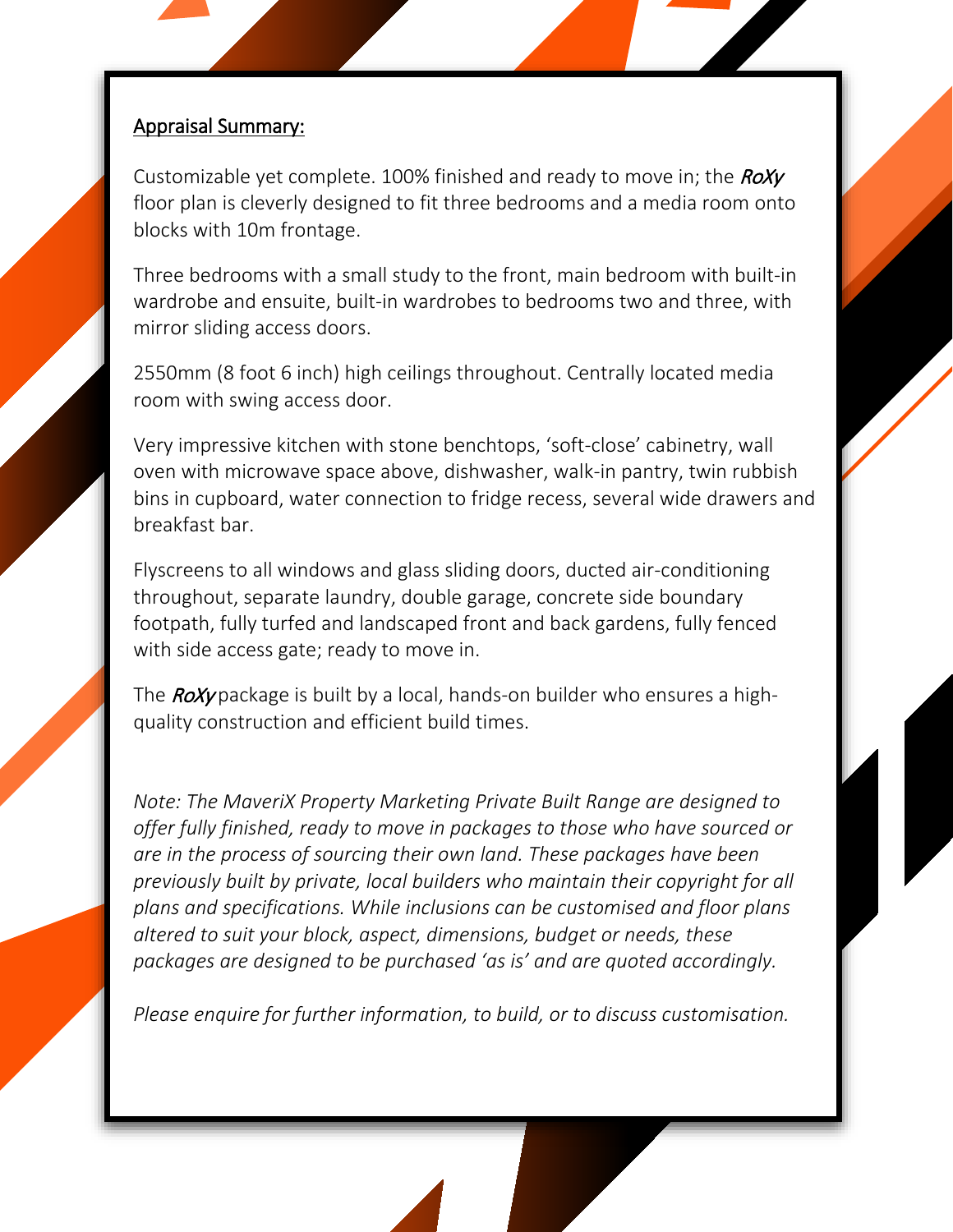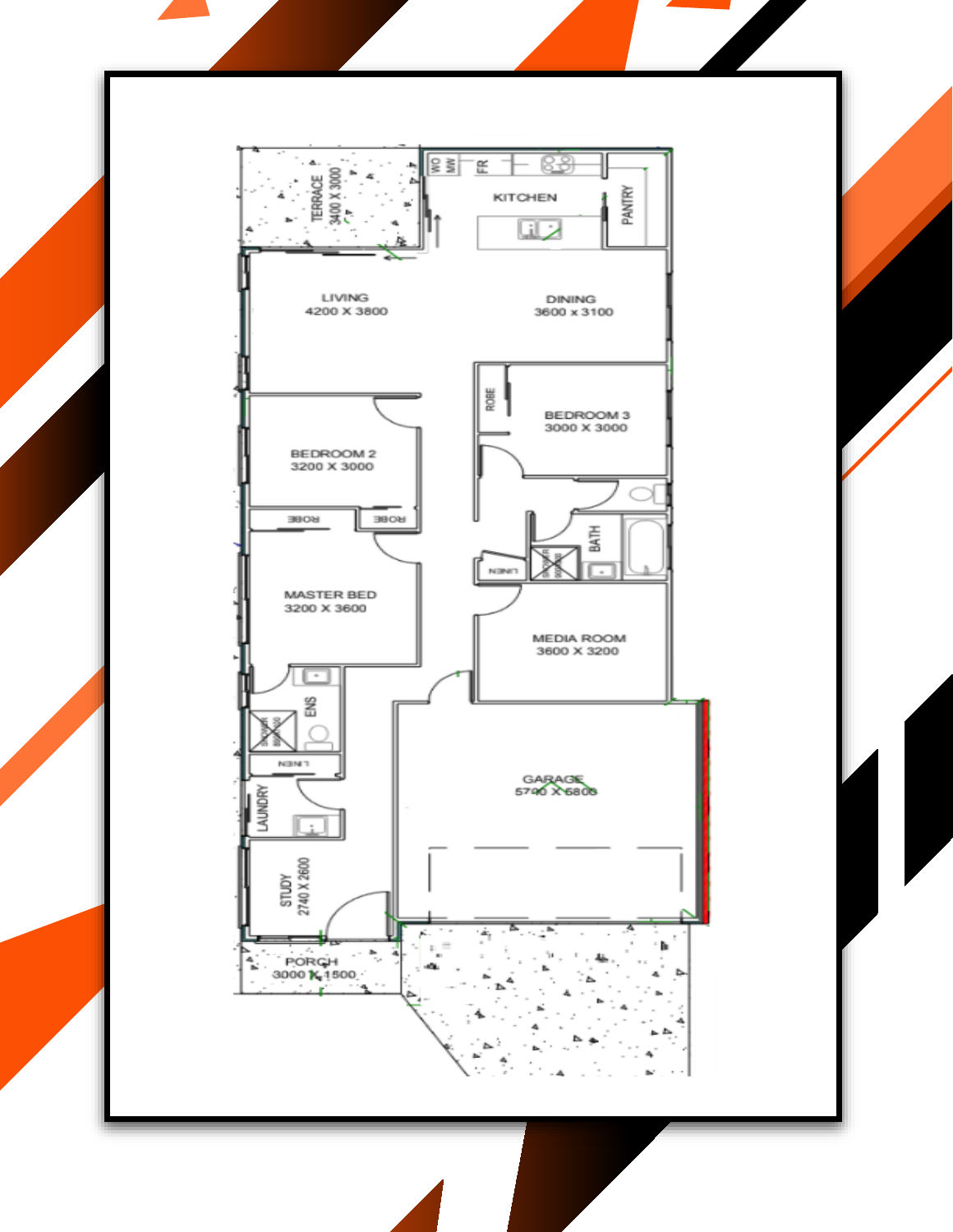## Inclusion List:

- Colorbond roof (Custom Orb) with 55mm Anticon insulation blanket to the underside of the roof sheeting.
- Colorbond roof to front entry porch with 135mm x 135mm stained hardwood timber support post
- 7.5 star energy efficiency rating attained
- Colorbond fascia and gutter
- Concrete floor slab
- Mixture of Hardies weatherproof external cladding, sealed and painted and cement rendered and painted brickwork to front façade, side and rear boundaries
- Sisalation (moisture proof barrier) fixed to timber frame behind all external cladding
- R1.5 Batts providing additional insulation behind all external wall cladding
- T2 Pest resistant timber frames and roof trusses throughout
- 2.550 metre (8 foot 6 inch) high ceilings throughout
- Powder coated aluminium windows and glass sliding doors
- Flyscreens to all opening windows and glass sliding doors
- Sun block pull-down blinds to all windows and glass sliding doors (\$2,000 allowance)
- 600mm x 600mm porcelain floor tiles to front entry, hall, living-meals area, kitchen, bathroom, ensuite, wc and laundry
- Quality range of carpet to front study, media room, bedrooms and built-in wardrobes
- Humes 1200mm wide feature front entry door

• Ensuite to bedroom one with rimless back to wall dual flush wc with 'softclose' lid and seat, laminated vanity cupboards, 'soft-close' doors and drawers, with 20mm stone vanity bench top, vitreous china basin with frameless edge to full width mirror above, semi frameless safety glass shower screens and pivot access door, chrome shower hose and adjustable rose on adjustable vertical chrome column, chrome double towel rail, chrome wc paper holder, decorative smart tile floor wastes, light-exhaust fan to ceiling and swing access door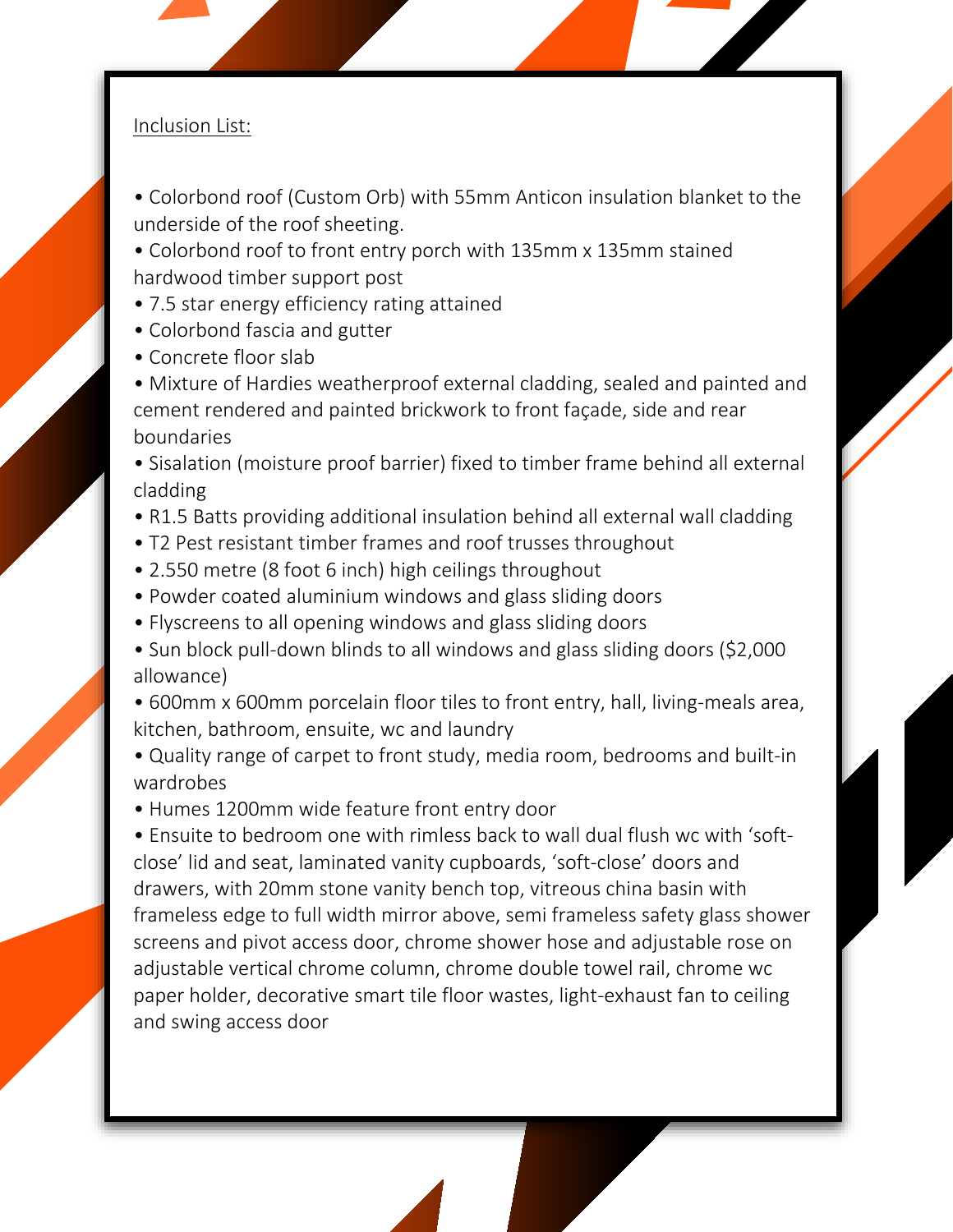• Main bathroom with freestanding 1580mm long acrylic bath tub, laminated vanity cupboards, 'soft-close' doors and drawers, with 20mm stone vanity bench top, counter top vitrous china basin with full width frameless edged mirror above, semi frameless clear safety glass shower screens and pivot access door, chrome shower hose and adjustable rose on adjustable vertical chrome column, chrome double towel rail, decorative smart tile floor wastes, light-exhaust fan to ceiling and swing access door

• Toilet opposite main bathroom with rimless back to wall dual flush unit with 'soft-close' lid and seat, chrome plated wc paper holder, exhaust fan and privacy lock to swing access door

• Chrome plated quality mixer tapware to kitchen, bathroom, ensuite and laundry

• 1.8 metre high wall tiling in both showers, splashback tiles above vanities, bathtub, laundry tub and above kitchen bench tops. Skirting tile to double garage perimeter concrete floor

• Built-in wardrobes to all bedrooms, each with white Melamine top shelf, chrome plated hanging rail and mirrored faced sliding access doors

• Swing access door to master suite

• Single swing door linen cupboard between bedrooms two and media room with four rows of Melamine shelves

• Hardwired smoke detectors with battery backup in ceilings in all bedrooms and in hallways outside bedrooms in compliance with new safety regulations

- Ceiling fans to all bedrooms, media and dining/living area
- Ducted air-conditioning throughout
- Tv point to living area and media room
- Two data connection points, study and living area
- House is prewired for telephone connection and the National Broadband Network
- Circuit breakers and earth leakage safety switches installed throughout house

• Energy efficient LED downlights to living area, meals area, study, entry hallway, master suite, media room, kitchen, bathroom, ensuite, laundry, wc, front entry porch, rear terrace, timber blade ceiling fan lights to all bedrooms, 2 single batten tubes to double garage and wall light to illuminate clothes drying area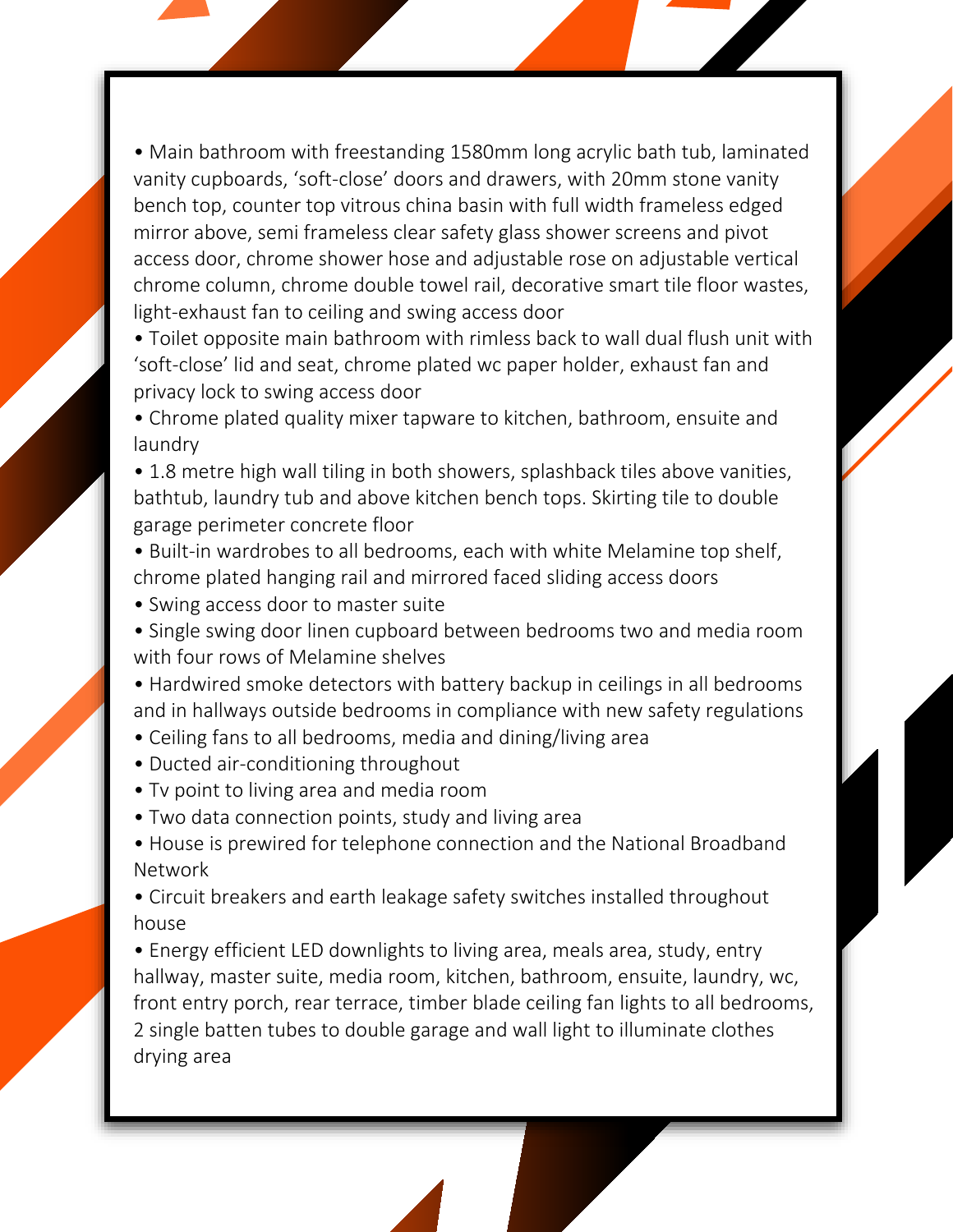• Humes decorative panelled internal doors with brushed chrome lever type door handles

- Cushion or clip-on door stops to all internal doors
- Draught excluder to front entry door
- Finger jointed pine architraves and skirting boards, splayed profile
- 75mm coved plaster cornice to ceilings throughout
- Plasterboard internal linings to walls and ceilings
- Water resistant wall linings to wet areas

• 20mm Smartstone bench tops to kitchen with laminated floor, overhead cupboards and drawers, all with 'soft-close' feature. Beko stainless steel faced fan-forced wall oven with microwave space above, Beko ceramic cook top, Beko stainless steel integrated rangehood, feature tiled splashback above bench top to underneath overhead cupboards, Beko stainless steel faced dishwasher, double bowl under mounted stainless steel sink with quality flickmixer tap, walk-in pantry with 5 rows of melamine shelves, twin rubbish bins in cupboard drawer, 1000mm wide fridge recess with water connection and wide breakfast bar

• Separate laundry with 45 litre stainless steel laundry tub inset in 20mm stone bench top, concealed chrome finished washing machine taps, 2 door laminated floor cupboards, glass sliding exit door to exposed aggregate concreted floor clothes drying area

- Foldaway clothes hoist supplied and installed
- Aquamax 315 litre electric hot water system installed

• Double garage with remote controlled automatic opening Panelift door (2 remote controls and one wall mounted) with internal swing door access

• Exposed aggregate concrete drive to double garage and footpath to front entry porch

• Front entry porch lined and sealed with two 135mm x 135mm stained hardwood timber support posts and exposed aggregate concrete floor slab

• Roofed outdoor entertaining (terrace) area with 600mm x 600mm external grade (non-slip) porcelain floor tiled patio and 135mm x 135mm stained hardwood timber support post

• 1.8 metre high close butted timber paling fence to side and rear boundaries with one single side access gate (\$2,600 fencing allowance)